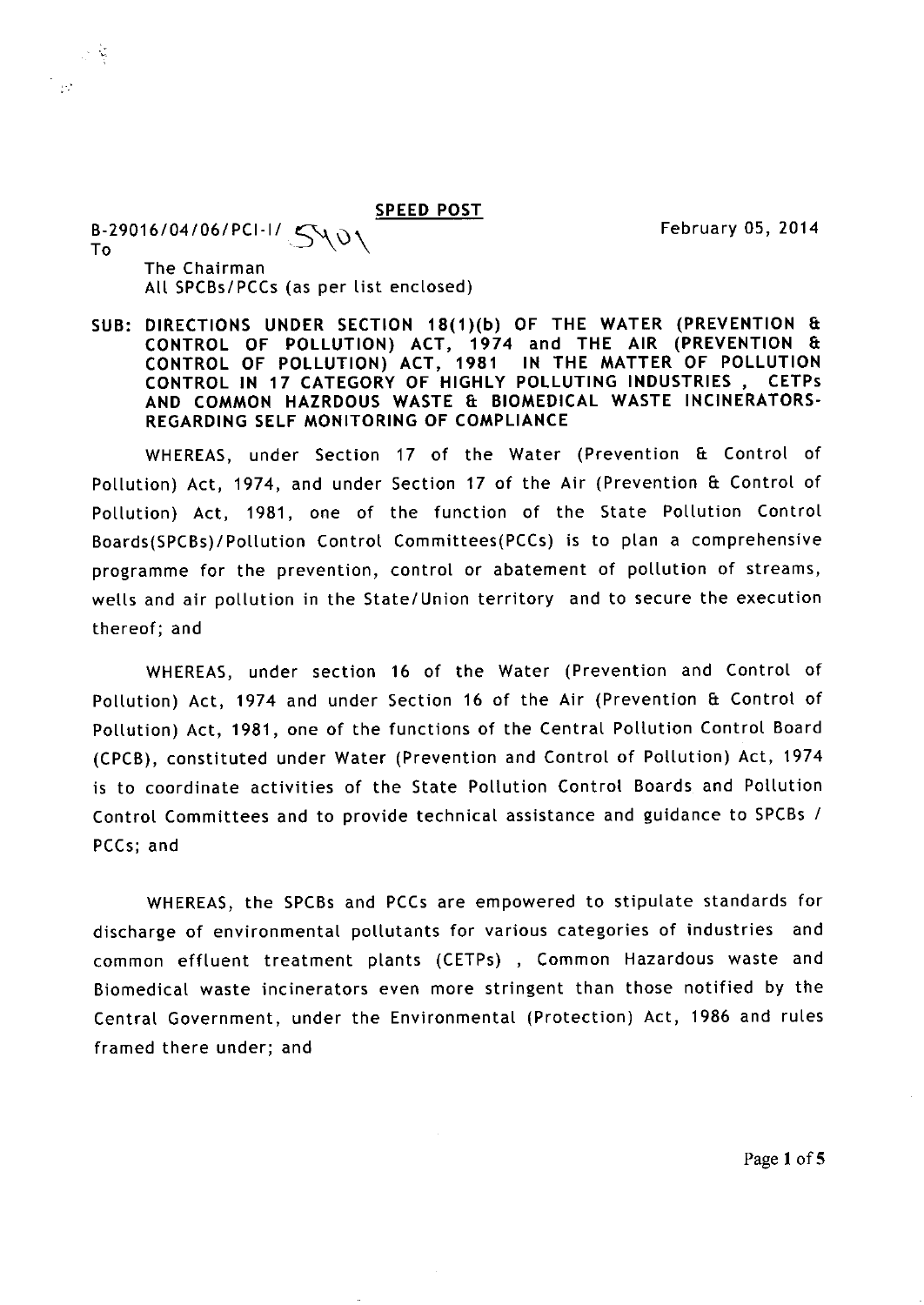WHEREAS, Pharmaceuticals, Chlor Alkali, Fertilizers, Oil Refinery, Dye and dye intermediate, Pesticides, Petrochemical, Large Power plants, Cement, Aluminium, Zinc, Copper, Iron & steel, Large Pulp & paper, Distillery, Sugar and Tannery industries located in States/UTs have been discharging environmental pollutants directly or indirectly into the ambient air and water, which pose constant threat to cause adverse effect on the water and air quality ; and

WHEREAS, Common Hazardous waste and Biomedical waste incinerators and Common Effluent Treatment Plants(CETPs) located in States/UTs have been discharging environmental pollutants directly or indirectly into the ambient air and water; and

WHEREAS, the SPCBs and PCCs are also required to ensure installation and regular operation of the requisite pollution control facilities in the polluting industries; and

WHEREAS, there is need to inculcate habit of self monitoring mechanism within the industries for complying the prescribed standards and this can be achieved by the methods like installing online effluent and emission monitoring devices; and

WHEREAS, number of industries (as per list) under 17 category (Annexure-I) which are operating in the state/UT have been identified can be suitably directed for installation and commissioning of online monitoring systems (emission and or effluent); and

WHEREAS, number of Common Hazardous waste and Biomedical waste incinerators and CETPs operating in the state/UT (as per list) can also be considered for installation and commissioning of online monitoring systems (emission and or effluent);and

WHEREAS, for strengthening the monitoring and compliance through self regulatory mechanism ,online source and effluent monitoring systems need to be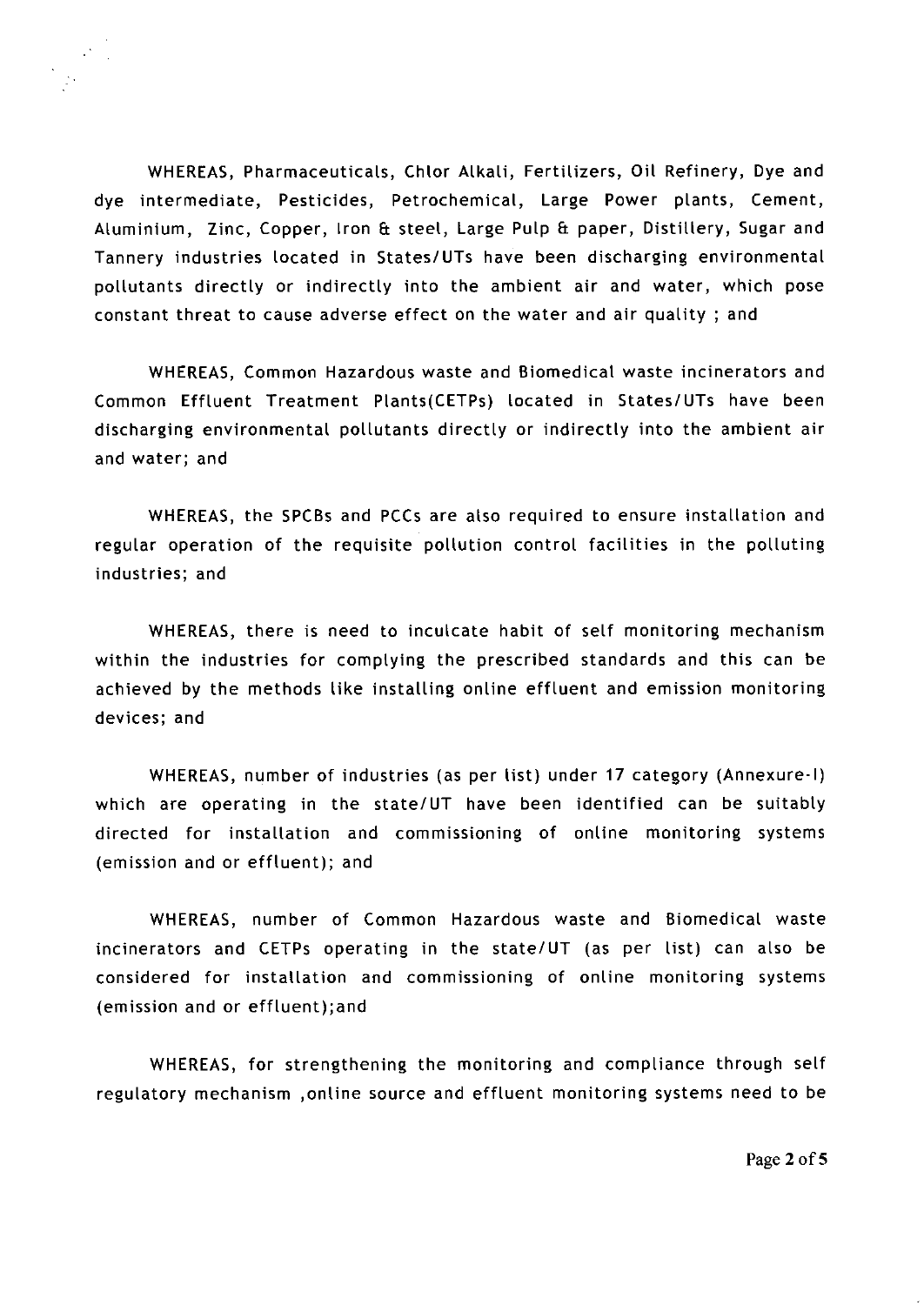installed and operated by the developers and the industries on 'polluter pays principle' ;and

WHEREAS, some of the SPCBs have already given specific conditions in consent to operate of 17 categories of highly polluting industries/ and Common Hazardous waste and Biomedical waste incinerators to install continuous emission and effluent monitoring systems; and

WHEREAS, it is envisaged in "National Environment Policy- 2006" that to strengthen the testing infrastructure and network for monitoring ambient environmental quality and progressively ensure real-time, and online availability of the monitoring data; and

WHEREAS, CPCB had earlier issued letter dated January 12,2011 to SPCBs /PCCs to direct all the 17 categories of highly polluting industries to install automatic air and water quality stations to monitor the ambient quality; and

WHEREAS ,it is becoming a need and necessity to regulate and minimize inspection of industries on routine basis and instead efforts need to be made to bring self discipline in the industries to exercise self monitoring & compliance and transmit data of effluent and emission compliance to SPCBs/PCCs and to CPCB on continuous basis; and

WHEREAS, there could be some time needed for getting such devices standardised and requiring confidence on data generated but needless to emphasize that efforts towards setting up to continuous monitoring devices is essential; and

WHEREAS, the ground truthing of the values indicated by the online devices need to be done before bringing them in public domain for proper interpretation and such measures need to be taken at the level of SPCBs/PCCs .And whereas for regulatory purposes and for purposes of actions to be taken against non complying industries /facilities, the existing methods of sampling,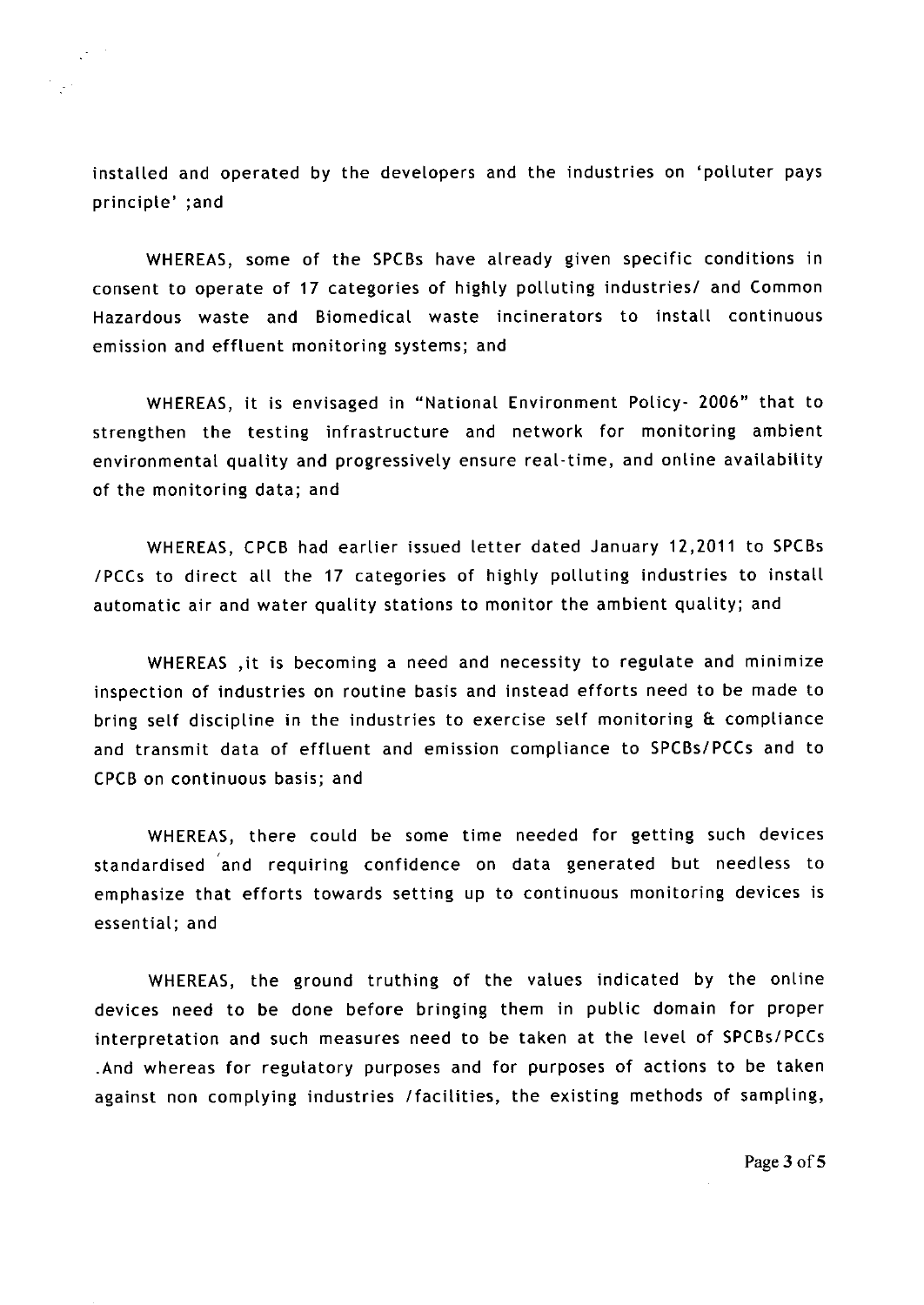analysis and related procedures under the existing statutes need to be continued; and

 $\ddot{\phantom{a}}$ 

WHEREAS, SPCBs and PCCS have prescribed standards for various parameters as per the notified standards under Environment(Protection) Act,1986 and the State Boards may refer to the parameters which should be monitored by installing continuous effluent and emission monitoring devices(Annexure -II);and

Whereas, continuous effluent and emission monitoring devices can be installed in those industries which are continuously letting out effluents and emissions out of their premises: and

Now, therefore, in exercise of the powers conferred under Section 18 (1) (b) of the Water (Prevention & Control of Pollution) Act, 1974, and 18 (1) (b) of the Air (Prevention & Control of Pollution) Act, 1981 and keeping in view strengthening of the monitoring mechanism for effective compliance through self regulatory mechanism,you are directed to issue the following directions to all the industries under 17 categories of highly polluting industries, and CETPs, Common Hazardous waste and Biomedical waste incinerators:

- To Install online continuous Stack Emission Monitoring Systems (CSEMS) in 17 categories of highly polluting industries and in Common Hazardous waste and Biomedical waste incinerators for the parameters(industry/sector specific parameter) mentioned in the consent to operate/authorisation not later than by March 31,2015;
- To install online effluent quality monitoring system at the outlet of effluent treatment plants of the 17 category industries and in CETPs for the measurement of the parameters(industry/sector specific parameter) like flow, pH, COD, BOD, TSS and for other consented parameters as per the guidelines provided; not later than by March 31, 2015;
- c. To connect and upload the online emission and effluent monitoring data at SPCBs/PCCs and CPCB server in a time bound manner but not later than by March 31,2015;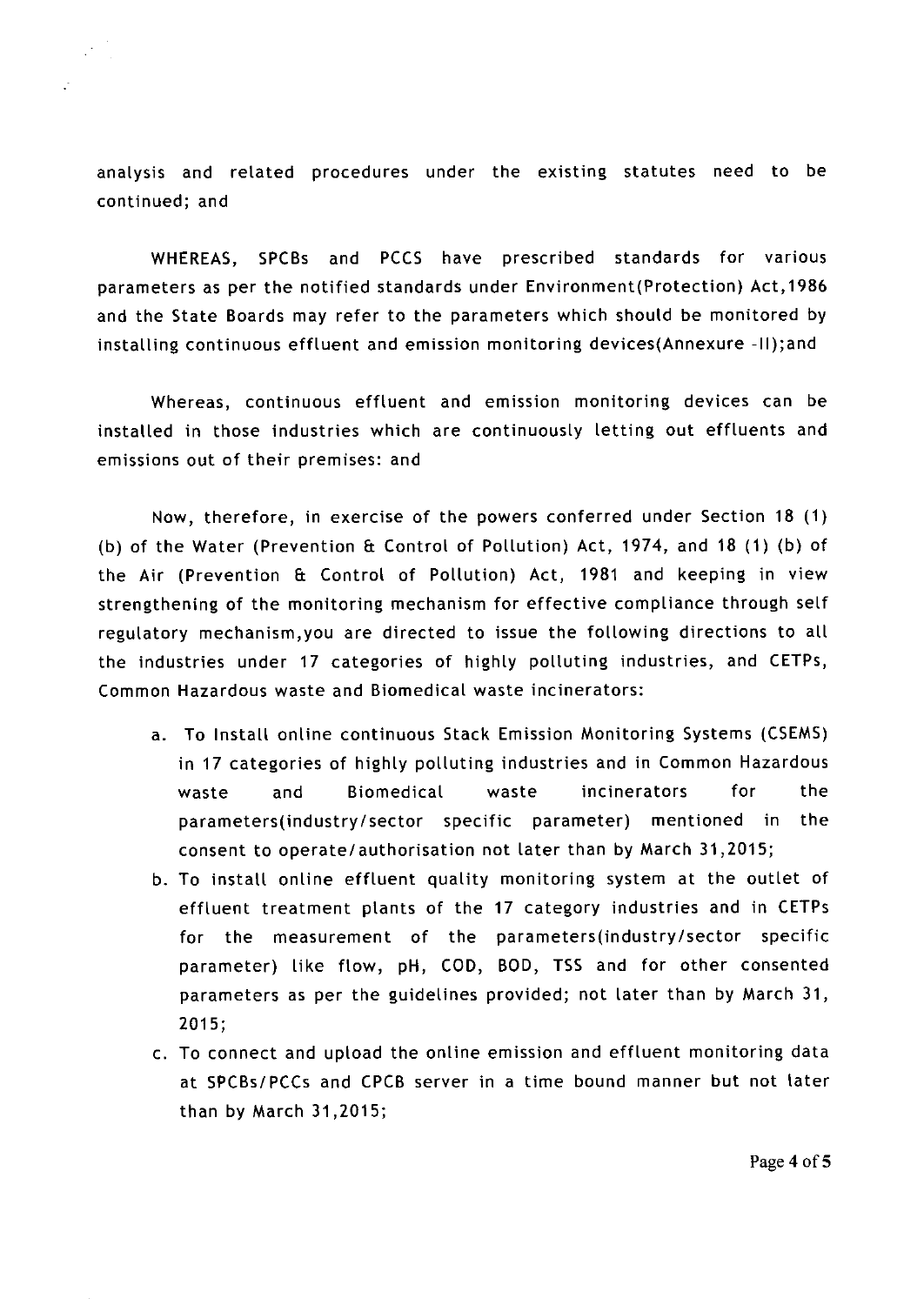- To ensure regular maintenance and operation of the online system with temper proof mechanism having facilities for online calibration;
- To submit bank guarantee of 25 % of the cost of online monitoring systems (emission and effluent whichever applicable) for ensuring timely installation of online monitoring systems within 90 days from the date of receipt of directions issued by SPCBs/PCCs to the industries;

The SPCB shall install the necessary software and hardware in their headquarter for centralized data collection, analysis and corrective action .The action taken report along with time bound action plan for each industry under the 17 category of industry and CETPs, Common Hazardous waste and Biomedical waste incinerators for installation of online monitoring systems (emission and or effluent) shall be submitted to the Central Pollution Control Board within 120 days from the date of receipt of these directions.

**(Susheel Kumar) Chairman**

## Copy to:

- 1. The Advisor(CP Division) Ministry of Environment & Forests Paryavaran Bhawan CGO Complex, Lodi Road New Delhi - 110 003
- 2. I/C PCI-1, II, 111 and HWMD
- 3. All Zonal Officer ,CPCB
- 4/1/c IT Division, CPCB
- 5. I/c. ESS, CPCB

**(Susheel Kumar)**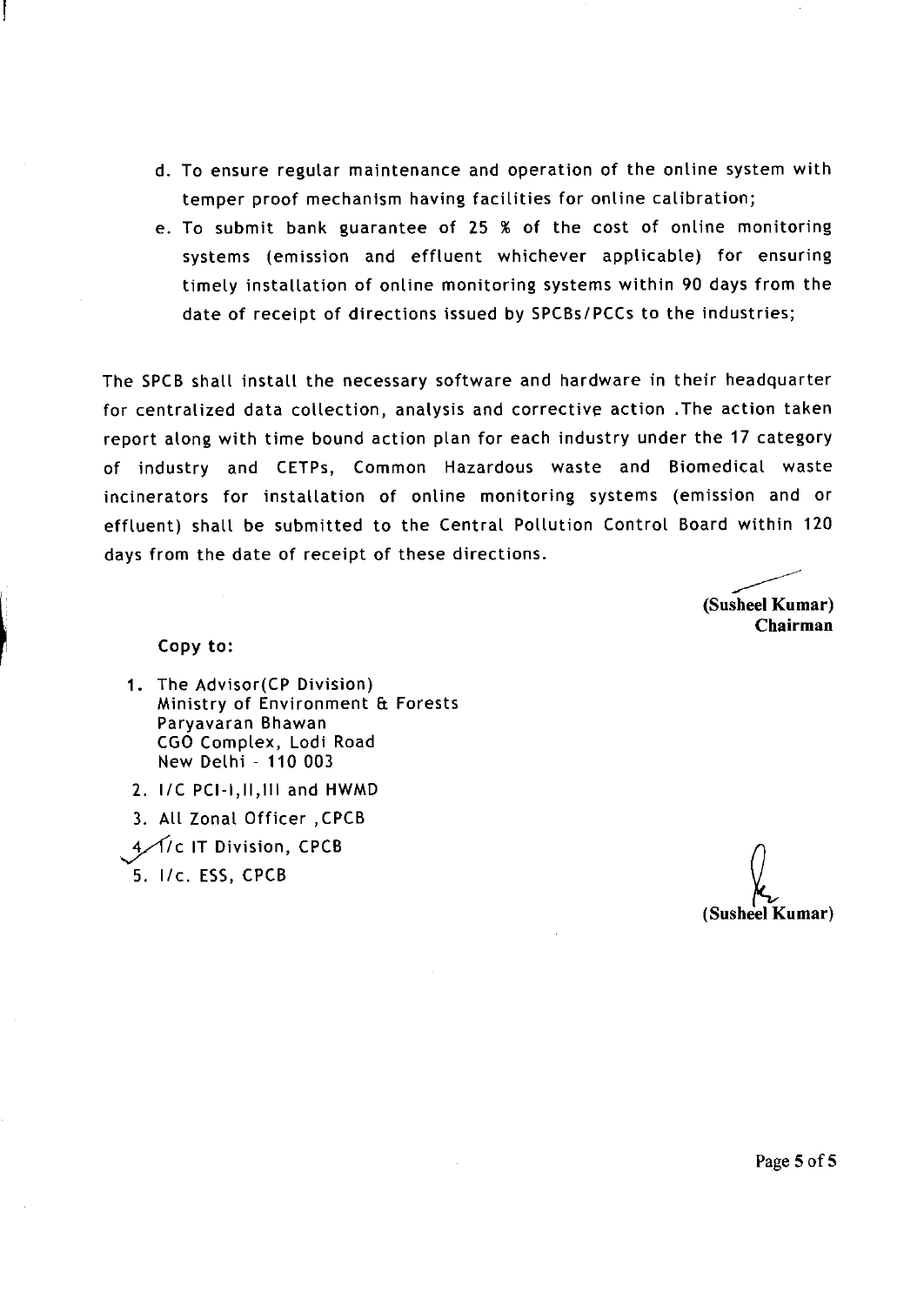| <b>S. No.</b>      | State/ UT               | <b>CETP</b>                  | <b>Common Hazardous</b>  | <b>Bio medical waste</b> | <b>Total</b>            |
|--------------------|-------------------------|------------------------------|--------------------------|--------------------------|-------------------------|
|                    |                         |                              | <b>Waste incinerator</b> | incinerator              |                         |
| 1.                 | Andhra Pradesh          | 6                            | $\overline{2}$           | 15                       | 23                      |
| 2.<br>Assam        |                         | $\overline{\phantom{a}}$     | $\overline{\phantom{m}}$ | 5                        | $\overline{5}$          |
| <b>Bihar</b><br>3. |                         | $\blacksquare$               | $\tilde{\phantom{a}}$    | $\overline{2}$           | $\overline{2}$          |
| 4.                 | Chandigarh              | $\overline{a}$               | $\overline{a}$           | $\mathbf{1}$             | $\mathbf{1}$            |
| 5.                 | Chhattisgarh            | $\blacksquare$               | $\blacksquare$           | 6                        | $\overline{6}$          |
| 6.                 | Daman & Diu and         | $\overline{\phantom{a}}$     | $\mathbf{1}$             | $\mathbf{1}$             | $\overline{2}$          |
|                    | Dadra & Nagar           |                              |                          |                          |                         |
|                    | Haveli                  |                              |                          |                          |                         |
| 7.                 | Delhi                   | 13                           | $\blacksquare$           | $\overline{\mathbf{3}}$  | 16                      |
| 8.                 | Gujarat                 | 27                           | 5                        | 13                       | 45                      |
| 9.                 | Haryana                 | 13                           | $\mathbf 1$              | $\overline{7}$           | 21                      |
| 10.                | <b>Himachal Pradesh</b> | $\bar{\phantom{a}}$          | $\blacksquare$           | $\overline{2}$           | $\overline{2}$          |
| 11.                | J&K                     | $\mathbf{1}$                 |                          | $\overline{2}$           | $\overline{\mathbf{3}}$ |
| 12.                | Jharkhand               | $\frac{1}{2}$                | ÷,                       | $\mathbf{1}$             | $\mathbf{1}$            |
| 13.                | Karnataka               | 9                            | 5                        | 15                       | 29                      |
| 14.                | Kerala                  | 3                            | ÷,                       | $\mathbf{1}$             | $\overline{4}$          |
| 15.                | Madhya Pradesh          | $\mathbf{1}$                 | $\mathbf{1}$             | 15                       | 17                      |
| 16.                | Maharashtra             | 27                           | 3                        | 34                       | 64                      |
| 17.                | Meghalaya               | $\qquad \qquad \blacksquare$ | $\overline{\phantom{0}}$ | $\mathbf{1}$             | $\mathbf{1}$            |
| 18.                | Odisha                  | $\blacksquare$               | $\overline{\phantom{a}}$ | 6                        | $\boldsymbol{6}$        |
| 19.                | Puducherry              | $\blacksquare$               | $\tilde{\phantom{a}}$    | $\mathbf{1}$             | $\mathbf{1}$            |
| 20.                | Punjab                  | 4                            | $\overline{a}$           | $\overline{\mathbf{4}}$  | 8                       |
| 21.                | Rajasthan               | 14                           | $\mathbf{1}$             | 12                       | 27                      |
| 22.                | Tamilnadu               | 49                           | $\mathbf{1}$             | 10                       | 60                      |
| 23.                | <b>Tripura</b>          | $\blacksquare$               | $\overline{\phantom{a}}$ | $\mathbf{1}$             | $\mathbf{1}$            |
| 24.                | Uttarakhand             | 3                            | $\mathbf{1}$             | $\mathbf{1}$             | $\overline{\mathsf{s}}$ |
| 25.                | <b>Uttar Pradesh</b>    | 4                            | 3                        | 13                       | 20                      |
| 26.                | <b>West Bengal</b>      | $\mathbf{1}$                 | $\mathbf{1}$             | $\overline{7}$           | 9                       |
|                    |                         |                              |                          |                          |                         |
|                    | <b>Total</b>            | 175                          | 25                       | 179                      | 379                     |

## State/UT wise List of CETP/ Common Hazardous Waste and Bio medical Waste Incinerators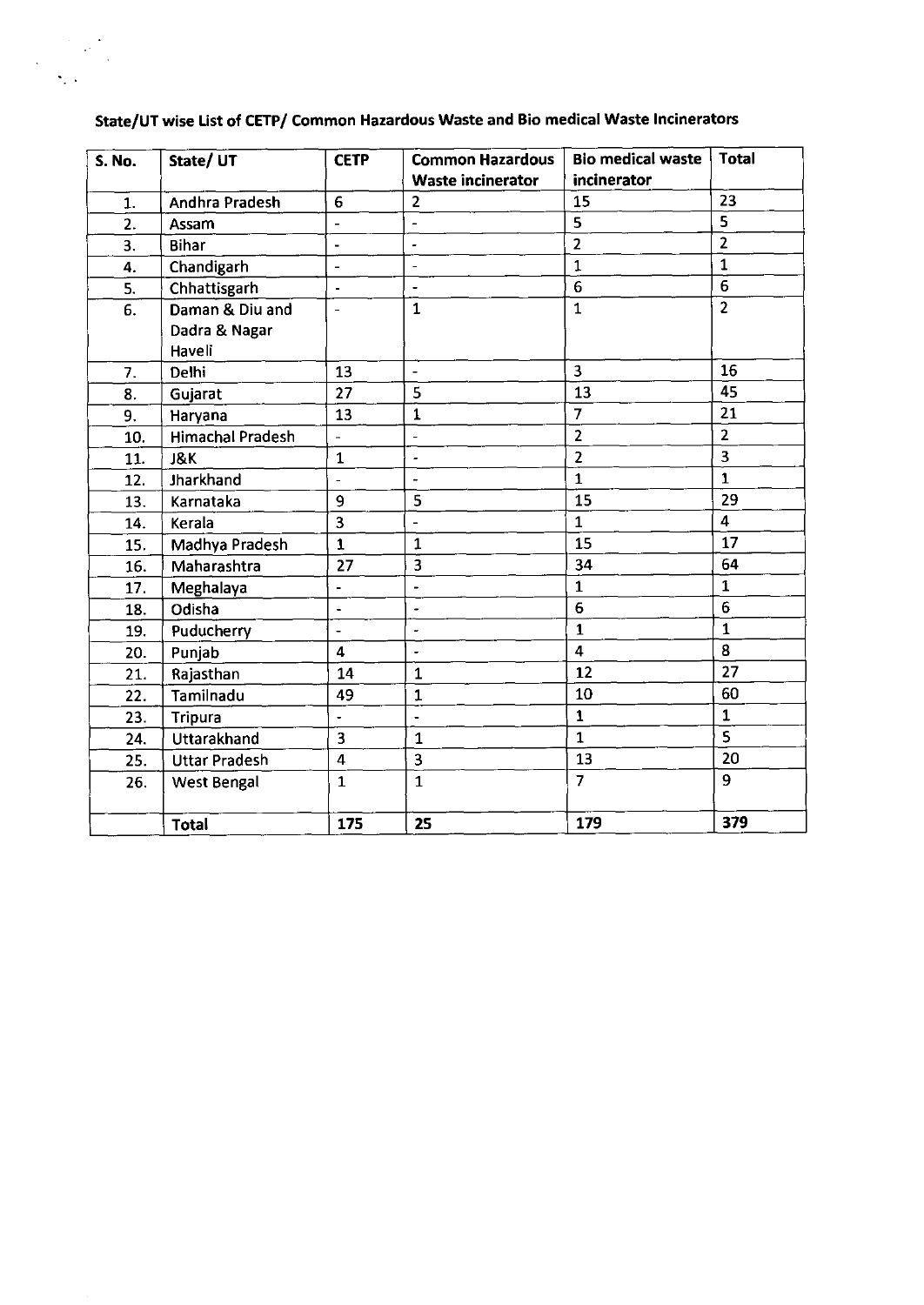## Annexure-II

| Sl No                     | Category            | <b>Effluent Parameters</b> | <b>Emission Parameters</b>           |
|---------------------------|---------------------|----------------------------|--------------------------------------|
| 1.                        | Aluminium           | pH, BOD, COD, TSS          | PM, Fluoride                         |
| $\overline{2}$ .          | Cement              | pH, BOD, COD, TSS          | PM, NOx, SO <sub>2</sub>             |
| 3.                        | <b>Distillery</b>   | pH, BOD, COD, TSS          | <b>PM</b>                            |
| $\overline{4}$ .          | Dye and dye         | pH, BOD, COD, TSS, Cr      |                                      |
|                           | intermediate        |                            |                                      |
| $\overline{5}$ .          | Chlor Alkali        | pH, BOD, COD, TSS          | $\overline{\text{Cl}_2, \text{HCl}}$ |
| $\overline{6}$ .          | Fertilizers         | pH, BOD, COD, TSS, Ammonia | PM, Fluoride, Ammonia                |
| $\overline{7}$ .          | Iron & steel        | pH, BOD, COD, TSS          | PM, SO <sub>2</sub>                  |
| $\overline{\mathbf{8}}$ . | Oil refinery        | pH, BOD, COD, TSS          | PM, CO, NOx, SO <sub>2</sub>         |
| 9.                        | Petrochemical       | pH, BOD, COD, TSS          | PM, CO, NOx, SO <sub>2</sub>         |
| 10.                       | Pesticides          | pH, BOD, COD, TSS, Cr, As  | $\bullet$                            |
| 11.                       | Pharmaceuticals     | pH, BOD, COD, TSS, Cr, As  |                                      |
| 12.                       | <b>Power Plants</b> | pH, BOD, COD, TSS          | PM, NOx, SO <sub>2</sub>             |
| 13.                       | Pulp & paper        | pH, BOD, COD, TSS, AOX     | $\blacksquare$                       |
| 14.                       | Sugar               | pH, BOD, COD, TSS          | $\overline{\phantom{a}}$             |
| 15.                       | Tannery             | pH, BOD, COD, TSS          | $\blacksquare$                       |
| $\overline{16}$ .         | Zinc                | pH, BOD, COD, TSS          | $PM$ SO <sub>2</sub>                 |
| 17.                       | Copper              | pH, BOD, COD, TSS          | $PM$ SO <sub>2</sub>                 |

 $Q_{\!\sim}$ 

 $\label{eq:2} \begin{split} \frac{\partial^2}{\partial t^2} \frac{d\mu}{dt} &= \frac{1}{2\pi} \frac{d\mu}{dt} \frac{d\mu}{dt} \frac{d\mu}{dt} \frac{d\mu}{dt} \frac{d\mu}{dt} \frac{d\mu}{dt} \frac{d\mu}{dt} \frac{d\mu}{dt} \frac{d\mu}{dt} \frac{d\mu}{dt} \frac{d\mu}{dt} \frac{d\mu}{dt} \frac{d\mu}{dt} \frac{d\mu}{dt} \frac{d\mu}{dt} \frac{d\mu}{dt} \frac{d\mu}{dt} \frac{d\mu}{dt} \frac{d\mu}{dt} \frac{d\$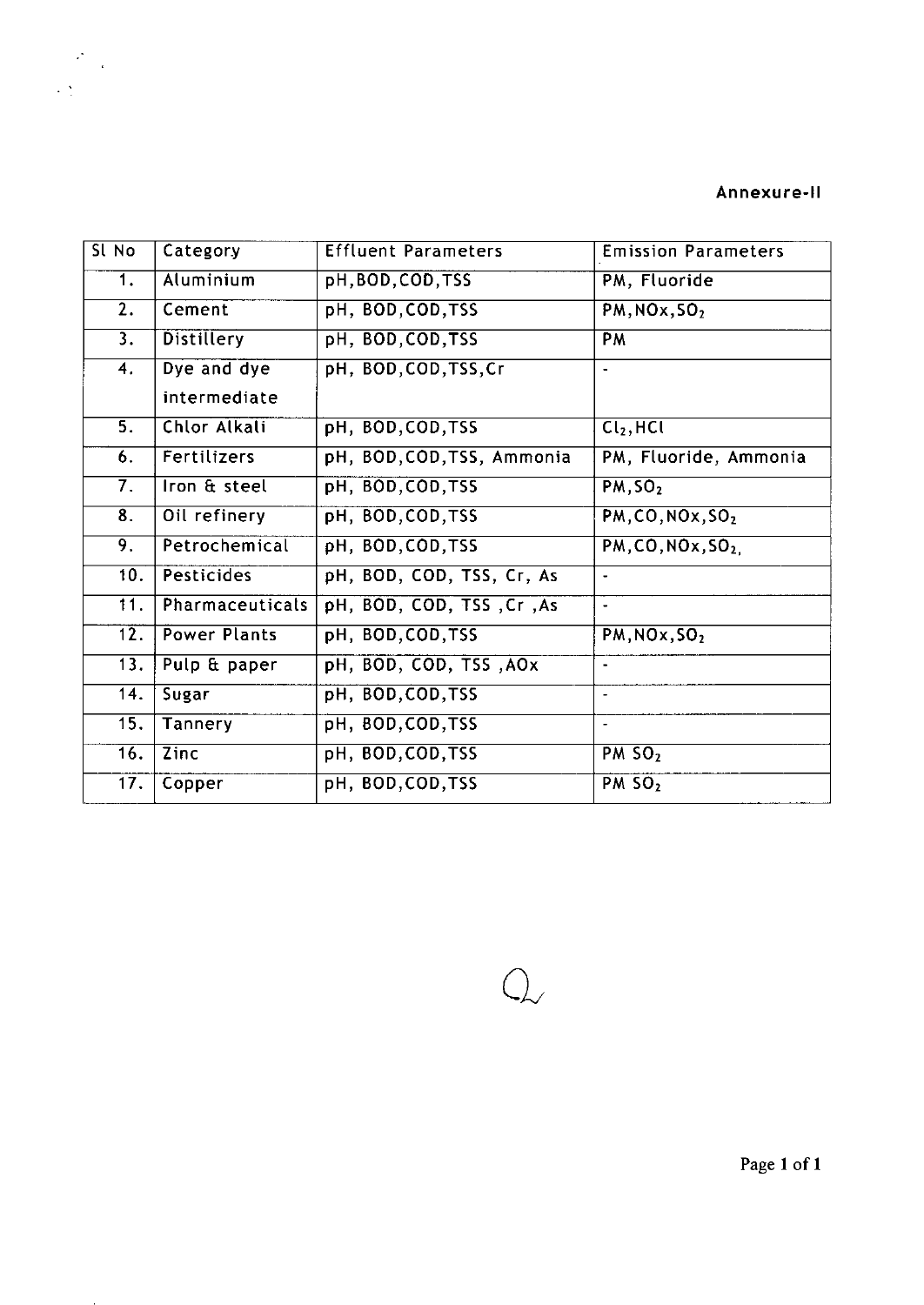## List of SPCBs/ PCCs

 $\mathcal{L}^{\text{max}}_{\text{max}}$  ,  $\mathcal{L}^{\text{max}}_{\text{max}}$ 

 $\bar{z}$ 

 $\sim 10$ 

| Sl. No.          | State/UT                                         |
|------------------|--------------------------------------------------|
| 1.               | <b>The Chairman</b>                              |
|                  | A.P. Pollution Control Board                     |
|                  | Paryavaran Bhawan                                |
|                  | Industrial Estate, Sanath Nagar                  |
|                  | Hyderabad ~ 500 038                              |
| $\overline{2}$ . | <b>The Chairman</b>                              |
|                  | <b>Arunachal Pradesh Pollution Control Board</b> |
|                  | Office of Principal Chief Conservator of Forests |
|                  | and                                              |
|                  | Secretary (E & F)                                |
|                  | Govt. of Arunachal Pradesh                       |
|                  | Itanagar - 791 111                               |
| $\overline{3}$ . | The Chairman                                     |
|                  | <b>Assam State Pollution Control Board</b>       |
|                  | <b>Bamunimaidan</b>                              |
|                  | Guwahati - 781 021                               |
| 4.               | <b>The Chairman</b>                              |
|                  | <b>Bihar State Pollution Control Board</b>       |
|                  | IInd Floor, Beltron Bhawan                       |
|                  | Jawaharlal Nehru Marg                            |
|                  | Shastri Nagar, Patna - 800 023                   |
| 5.               | <b>The Chairman</b>                              |
|                  | <b>Chandigarh Pollution Control Committee</b>    |
|                  | <b>Additional Town Hall Bldg.</b>                |
|                  | 2 <sup>nd</sup> Floor, Sector 17-C               |
|                  | Chandigarh - 110 017                             |
| 6.               | The Chairman                                     |
|                  | <b>Chattisgarh State Env. Conservation Board</b> |
|                  | Nanak Niwas, Civil Lines                         |
|                  | Raipur, Chattisgarh - 492 001                    |
| 7.               | <b>The Chairman</b>                              |
|                  | Daman, Diu, Dadra & Nagar Haveli Pollution       |
|                  | <b>Control Committee</b>                         |
|                  | Office of the Dy. Conservator of Forests         |
|                  | Moti Daman, Daman - 396 220                      |
| 8.               | The Chairman                                     |
|                  | <b>Delhi Pollution Control Committee</b>         |
|                  | 6th level, B-wing, Delhi Secretariat             |
|                  | IP Estate, New Delhi - 110 002                   |
| 9.               | The Chairman                                     |
|                  | <b>Goa State Pollution Control Board</b>         |
|                  | Dempo Tower, 1 <sup>st</sup> Floor               |
|                  | Patto Plaza, Panaji                              |
|                  | Goa - 403 001                                    |
| 10.              | The Chairman                                     |
|                  | <b>Gujarat State Pollution Control Board</b>     |
|                  | Sector 10-A                                      |
|                  | Gandhi Nagar - 382 043                           |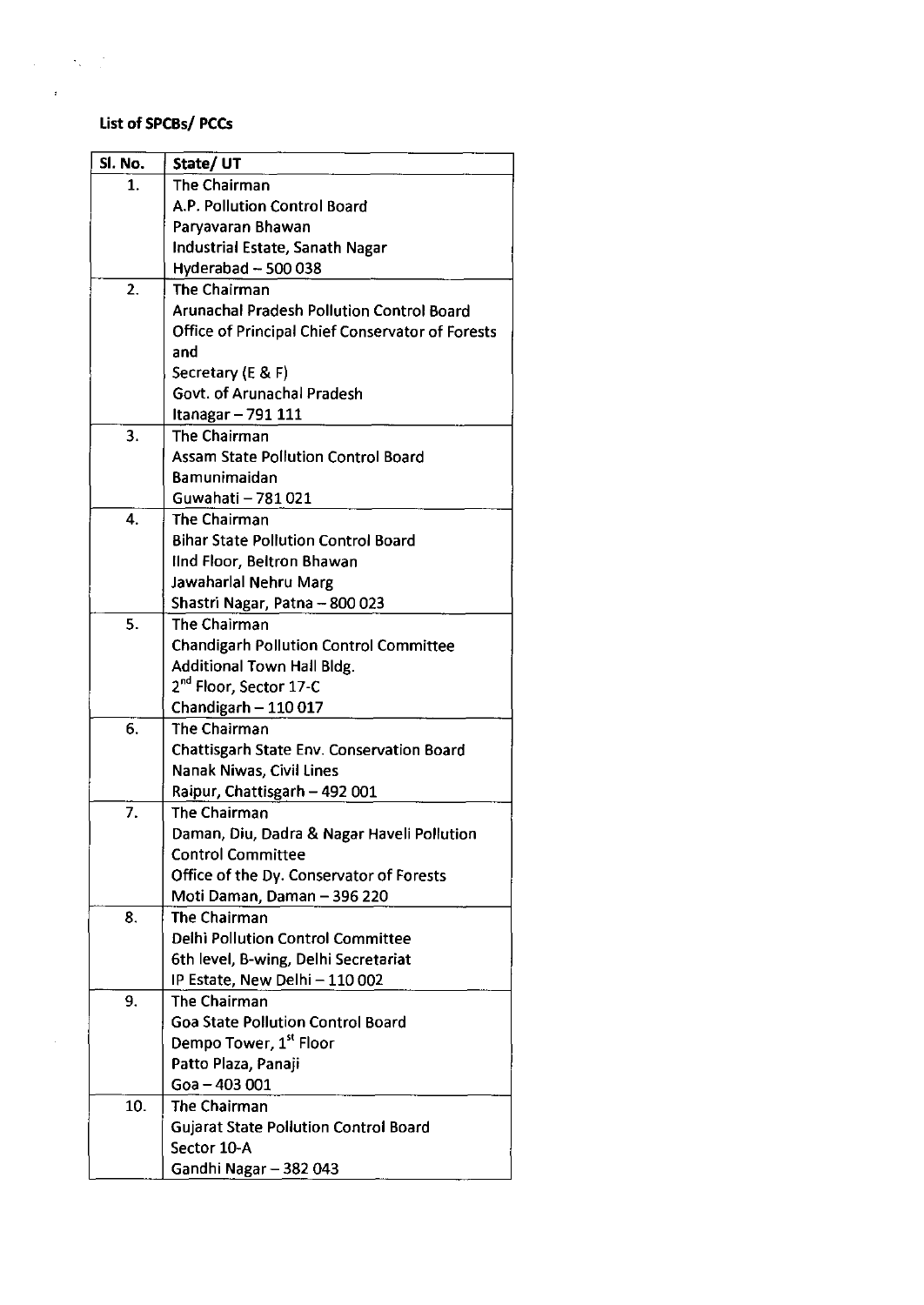| 11. | The Chairman                                              |
|-----|-----------------------------------------------------------|
|     | Haryana State Pollution Control Board                     |
|     | $C-11$ , Sector - 6                                       |
|     | Panchkula, Haryana                                        |
| 12. | The Chairman                                              |
|     | H.P. State Environment Protection and                     |
|     | <b>Pollution Control Board</b>                            |
|     | Paryavaran Bhawan                                         |
|     | Phase-III, Below BCS                                      |
|     | New Simla - 171 009                                       |
| 13. | The Chairman                                              |
|     | J & K State Pollution Control Board                       |
|     | <b>Super Bazar Building,</b>                              |
|     | 3 <sup>rd</sup> Floor, City Chowk                         |
|     | Jammu                                                     |
| 14. | The Chairman                                              |
|     |                                                           |
|     | <b>Jharkhand Pollution Control Board</b>                  |
|     | TA Building, HEC Campus                                   |
|     | $At + P.O. - Dhurba$                                      |
|     | Ranchi                                                    |
| 15. | The Chairman                                              |
|     | Karnataka State Pollution Control Board                   |
|     | 6, 7, 8 & $9^{th}$ Floors                                 |
|     | <b>Public Utility Building, MG Marg</b>                   |
|     | Bangalore - 560 001                                       |
| 16. | The Chairman                                              |
|     | Kerala State Pollution Control Board                      |
|     | <b>Plamoodu Junction</b>                                  |
|     | Pattam Palace P.O.                                        |
|     | Thiruvananthapuram - 695 004                              |
| 17. | The Chairman                                              |
|     | M.P. State Pollution Control Board                        |
|     | Paryavaran Parisar                                        |
|     | E-5, Arera Colony                                         |
|     | Bhopal - 462 016                                          |
| 18. | The Chairman                                              |
|     | <b>Maharashtra State Pollution Control Board</b>          |
|     | Kalpataru Point, 3 <sup>rd</sup> & 4 <sup>th</sup> floors |
|     | Sion Matunga Scheme, Road No. 8                           |
|     | Opp. Cine Planet, Sion Circle, Sion (E)                   |
|     | Mumbai - 400 022                                          |
| 19. | The Chairman                                              |
|     | <b>Meghalaya State Pollution Control Board</b>            |
|     | Arden, Lumbyngngad                                        |
|     | Shillong - 793 014                                        |
| 20. | The Chairman                                              |
|     | <b>Mizoram State Pollution Control Board</b>              |
|     | M.G. Road, Khatna                                         |
|     | Aizwal                                                    |
|     |                                                           |
| 21. | The Chairman                                              |
|     | <b>Orissa State Pollution Control Board</b>               |

 $\label{eq:2.1} \frac{1}{\sqrt{2}}\int_{\mathbb{R}^3}\frac{1}{\sqrt{2}}\left(\frac{1}{\sqrt{2}}\right)^2\frac{1}{\sqrt{2}}\left(\frac{1}{\sqrt{2}}\right)^2\frac{1}{\sqrt{2}}\left(\frac{1}{\sqrt{2}}\right)^2.$ 

 $\frac{1}{2} \frac{1}{2} \sum_{i=1}^{2}$  $\label{eq:2} \frac{1}{2}\sum_{i=1}^{N} \frac{1}{2\pi i} \int_{0}^{N} \frac{1}{\sqrt{2\pi i}} \, \mathrm{d}x \, \mathrm{d}x$